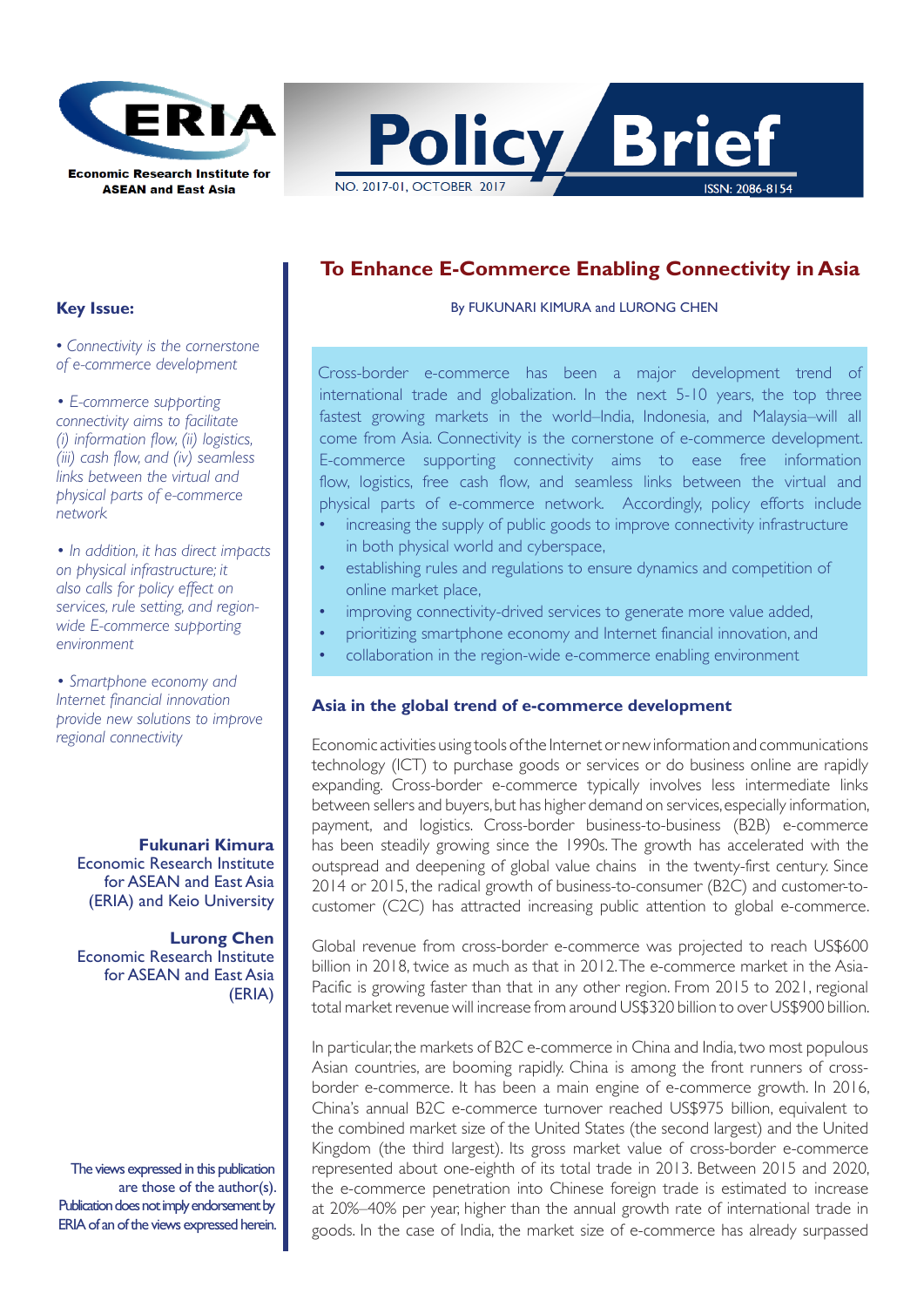that of Canada since 2016. ASEAN will experience highspeed growth as well. The overall scale of digital economy in ASEAN is projected to increase by 5.5 times by 2025 (Think with Google, 2017). In the next 5–10 years, the top three fastest-growing retail e-commerce markets in the world will be Malaysia, India, and Indonesia all with a growth rate of over 20% per year (Figure 1).



#### **Figure 1. Compound Annual Growth Rate of E-commerce, 2015–2021**

#### **Asia's needs in improving connectivity to grasp development opportunities**

Opportunities and challenges are two sides of a coin in digital economy. The benchmark between them will be determined by the country's conditions in economy, geography, politics, society, culture, and market reactions to new trend of economic digitalization. Among all determinants, connectivity is the cornerstone of e-commerce development.

E-commerce supporting connectivity is fourfold: (i) smooth exchange of data and information (connectivity for information flow), (ii) delivery of goods and services (logistics connectivity), (iii) payment (connectivity for cash flow), and (iv) seamless links between the virtual and physical parts of e-commerce network (integrating connectivity).

#### **Connectivity for information flow**

The development of e-commerce demands more stable and affordable Internet connection with higher speed. There are wide gaps in development despite emerging Asian countries' efforts in pushing ICT infrastructure. This is evident in the difference in Internet speeds across countries, as well as that within the country. According to Akamai (2017) survey, the quality of regional Internet infrastructure looks satisfactory compared with the world average level from the aspect of either the average or the peak speed of Internet connection. At the country level, the average Internet connection speeds in the region ranged from 20.3 mega bits per second (Mbps) in Singapore, ranked 7th globally, to 5.5 Mbps in the Philippines, ranked 100th. The peak Internet connection speeds in the region

ranged from over 180 Mbps in Singapore, the world's number 1, to 42 Mbps in the Philippines, number 97!.\* .

The picture is less optimistic when looking at the indicator of broadband adoption. Not so many emerging Asian countries met the world average level. The gaps between the region and the world frontier seem to get wider at higher tiers of broadband speeds, showing that emerging Asian countries are still in the catch-up process in pushing ICT infrastructure. Within the country, the problems of uneven development of ICT infrastructure are quite significant.

From the aspect of technology, fibre-optic cables are the most efficient media to 'carry' data despite the rise of satellite use. Even when using mobile phone, connection is only wireless between the device and the nearest cell phone towers. Data are carried over terrestrial or subsea fibre-optic cables or both. Fundamentally, fibre network building is a crucial part of the needed infrastructure of digital economy. Compared with traditional fields of infrastructure, fibre technology is progressing rapidly. Building, maintenance, and upgrade of fibre networks require sustained input capital, technology, and managerial efforts. This matter poses some common challenges to all countries in the world. But emerging Asian countries face some extra difficulties due to highly dispersed geography and large population. Additionally, there is always a 'budget problem' to solve, especially among capital-scarce countries.

Economically, factors like broadband penetration, utilization of broadband infrastructure, and applications are likely to enhance national aggregate outputs. The development of ICT-related infrastructure in emerging Asian countries is uneven. For instance, the entry-level broadband connection in Singapore is much faster than that in CLMV countries –Cambodia, Lao PDR, Myanmar, and Viet Nam. Relatively speaking, the gaps in wireless broadband are narrower than those in fixed-wired broadband, but the differences across countries are still quite significant. Region-wide development gaps in ICT infrastructure building may also imply high cost to connect the networks among countries.

## **Logistics connectivity**

While e-commerce allows people to do business online, it still needs logistics to deliver the traded products. It is about not only trade cost but also safety, security, reliability, transparency, flexibility, and efficiency. Indeed, e-commerce has higher demands on speed and transparency, posting additional challenge to storage, parcel delivery, and express postal services. This means additional efforts from both physical connectivity and trade-supporting services. For developing countries in Asia, there are still obstacles from poor quality of roads, incomplete road and railway networks, inadequate port, and problems in energy supply (Table 1).

<sup>1</sup> Data for Brunei Darussalam, Cambodia, the Lao PDR, and Myanmar were not included in the original report. N.A. = not applicable.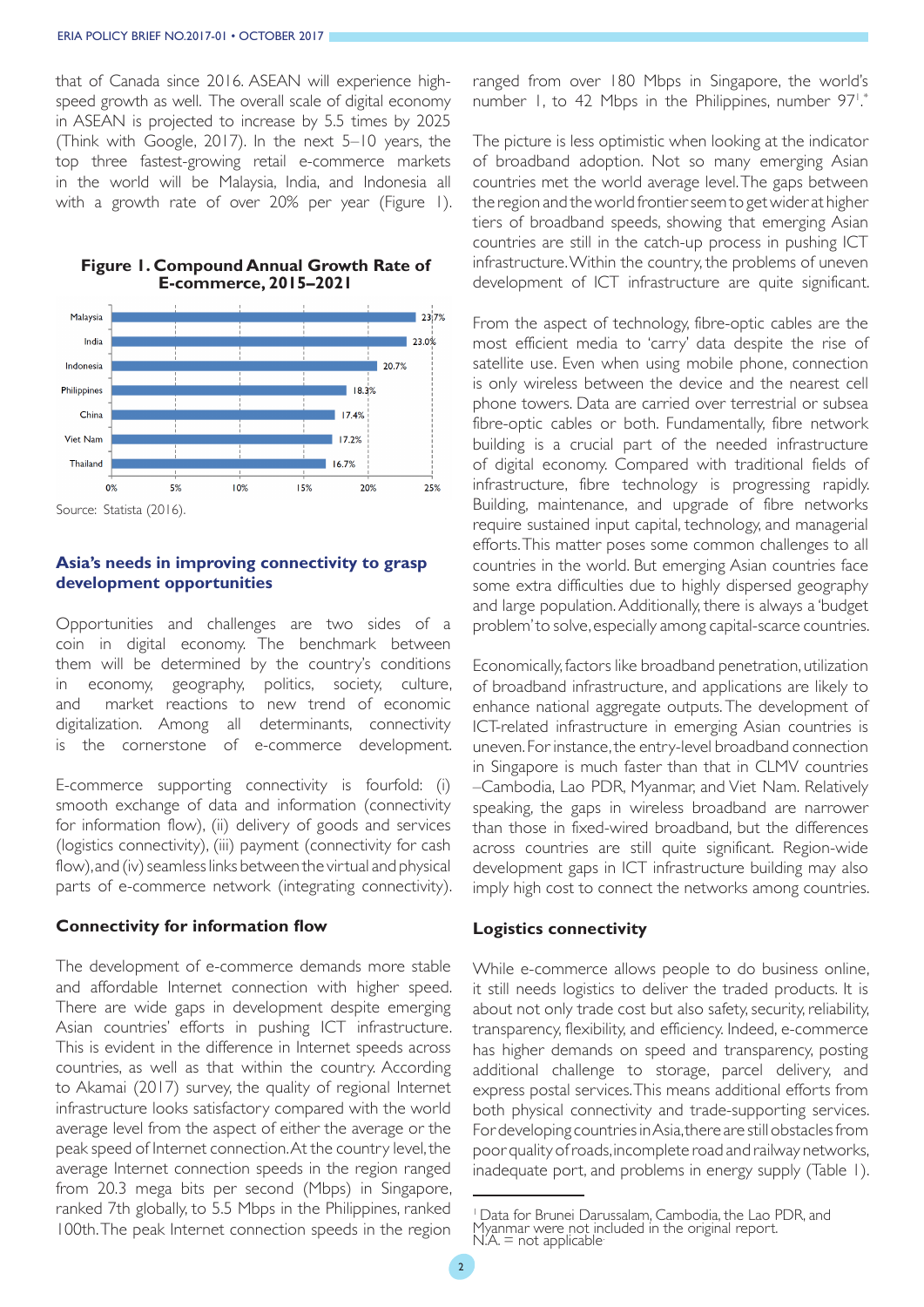### **Table 1. Asia's Uneven Development in Logistics Infrastructure**

| Country              | Quality<br>of roads | Quality<br>of railroad<br>infrastructure | Quality<br>of air<br>transport<br>infrastructure | Quality<br>of port<br>infrastructure | Quality<br>of overall<br>infrastructure |
|----------------------|---------------------|------------------------------------------|--------------------------------------------------|--------------------------------------|-----------------------------------------|
| Brunei<br>Darussalam | 4.70(41)            | 2.07(88)                                 | 4.08(84)                                         | 3.67(87)                             | 4.14(67)                                |
| Cambodia             | 3.38(93)            | 1.62(98)                                 | 3.85 (99)                                        | 3.85(76)                             | 3.43(95)                                |
| Indonesia            | 3.86(75)            | 3.82(39)                                 | 4.52(62)                                         | 3.91(75)                             | 3.79 (80)                               |
| Lao PDR              | 3.42(91)            | N.A                                      | 3.77 (100)                                       | 2.01(132)                            | 3.74(81)                                |
| Malaysia             | 5.46 (20)           | 5.06(15)                                 | 5.70 (20)                                        | 5.44(17)                             | 5.48(19)                                |
| Myanmar              | 2.33 (136)          | 1.79(96)                                 | 2.62 (132)                                       | 2.62 (123)                           | 2.42 (135)                              |
| Philippines          | 3.07 (107)          | 1.97(89)                                 | 3.25(116)                                        | 2.92(113)                            | $3.04$ (112)                            |
| Singapore            | 6.28(2)             | 5.74(5)                                  | $6.85$ (1)                                       | 6.66(2)                              | 6.39(2)                                 |
| Thailand             | 4.21(60)            | 2.52(77)                                 | 4.95(42)                                         | 4.18(65)                             | 4.03(72)                                |
| Viet Nam             | 3.47 (89)           | 3.15(52)                                 | 4.06(86)                                         | 3.84(77)                             | 3.63(85)                                |
| China                | 4.77 (39)           | 5.07(14)                                 | 4.81(49)                                         | 4.59 (43)                            | 4.55(43)                                |
| <b>India</b>         | 4.43(51)            | 4.48(23)                                 | 4.49(63)                                         | 4.53 (48)                            | 4.45(51)                                |
| World                | 4.05                | 3.38                                     | 4.41                                             | 4.04                                 | 4.06                                    |

Note: I) value range from I to 7

2) ranking in parentheses

Source: The author. Raw data was retrieved from WEF (2017) Executive Opinion Survey 2016.

## **Connectivity for cash flow**

E-payment is the vital bridge between the virtual and the physical part of e-commerce. Its basic function is to provide technical solutions for buyers to pay for goods and services bought online although the money transaction could be either online or offline. Currently, various solutions are available in the market, including cash on delivery, prepaid, credit cards, debit cards, e-banking, mobile payment, smartcard, e-wallets, etc. The existing various payment modes are positive factors in promoting the growth of e-commerce since diversity gives consumers space to choose their preferred ways to pay for online business.

Ideally, e-commerce development looks for an e-payment system that can accommodate existing market solutions cited earlier and keep open for new approaches in the future. Rather than simply a network of payment, it should be a service platform that can ensure transaction security, trace credit records, and offer consumer protection. Security, privacy, creditability, reliability, and efficiency are among the factors to be considered. Building and maintaining the e-payment system is a resource-intensive (i.e. capital, technology, human capital) project. This will be a big challenge to those emerging Asian countries whose domestic banking and financial sectors are still at the early stages of development.

## **Integrating connectivity**

E-commerce supporting connectivity needs extra effort to smooth connections between networks of different countries and coordinate the interactions among the three functioning networks (information, logistics, and cash flows) cited earlier. Seamless links between the virtual and physical parts are

vital to the functioning of the whole network. This calls for services sector development through multilayer cooperation, including public–private partnership, inter-institutional cooperation, subregional cooperation, and coordination among different duty departments of the government.

From a regional perspective, a common challenge in all the four aspects of connectivity comes from development gaps existing across different parts of the region, especially between metropolitan areas and remote rural areas. Therefore, overall regional connectivity is to some extent limited by those 'short slabs'.

## **Policy Suggestions**

First, the public sector should lead in building infrastructure. Although it is less likely that improving connectivity can totally eliminate digital divide, either among or within countries, it will contribute to reduce such divide by increasing the supply of public goods, in both quantity and quality. The private sector's involvement will be equally important to make the development sustainable. For ASEAN and East Asia, the improvement of infrastructure and connectivity has been widely discussed. Basically, all related policy suggestions will apply to e-commerce supporting connectivity, from public–private partnerships to intergovernmental cooperation to foreign investment, and so on.

Second, in addition to physical infrastructure that enables data and capital flow, the online marketplace needs rules and regulations to ensure the free movement and accuracy of information; the fairness to access to information; the protection of consumers and producers; the security of payment, free trade, and investment; and therefore, the market dynamics and competition.

The related regulations will cover traditional trade issues (i.e. tariffs and non-tariff measures, trade facilitation, consumer protection, intellectual property rights, etc.) as well as new issues (i.e. cross-border information flow, privacy protection, data localization, source codes disclosure, etc.).

The current progress in multilateral trade negotiation can hardly catch up with the radical growth of e-commerce. It is reasonable to expect the twenty-first century free trade agreements (FTAs)–FTAs containing World Trade Organization (WTO)-Plus and WTO extra provisions – to be pilots in new rule making, and the related global standards may be later established based on the related provisions existing in these agreements.

However, reaching agreements on some core issues about e-commerce will never be an easy task. It will be hard to balance the interests in economy, society, national security, as well as the long-term gains and short-term costs. This again calls for collaboration among governments,